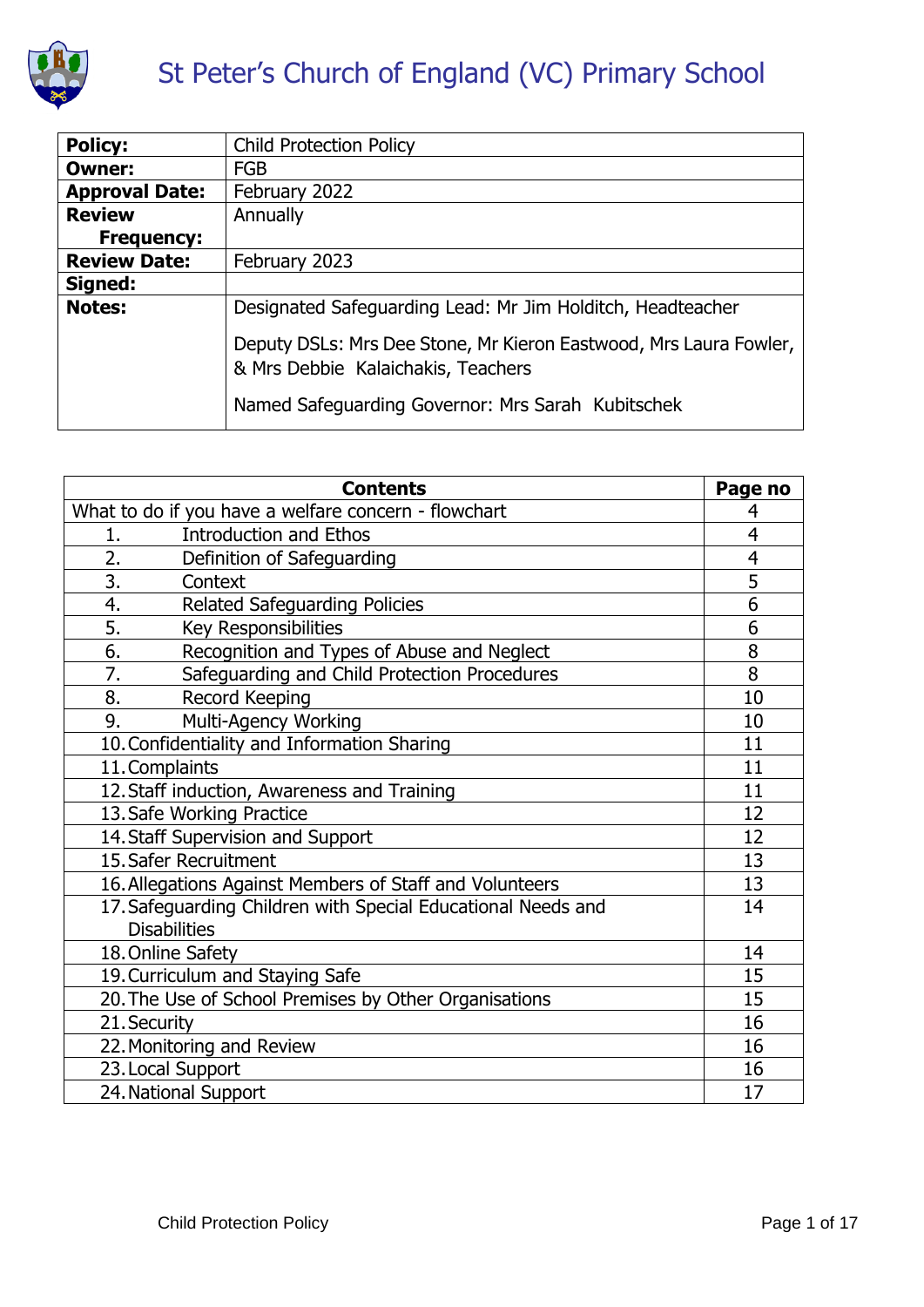

# **What to do if you have a welfare concern in St Peter's C of E Primary**

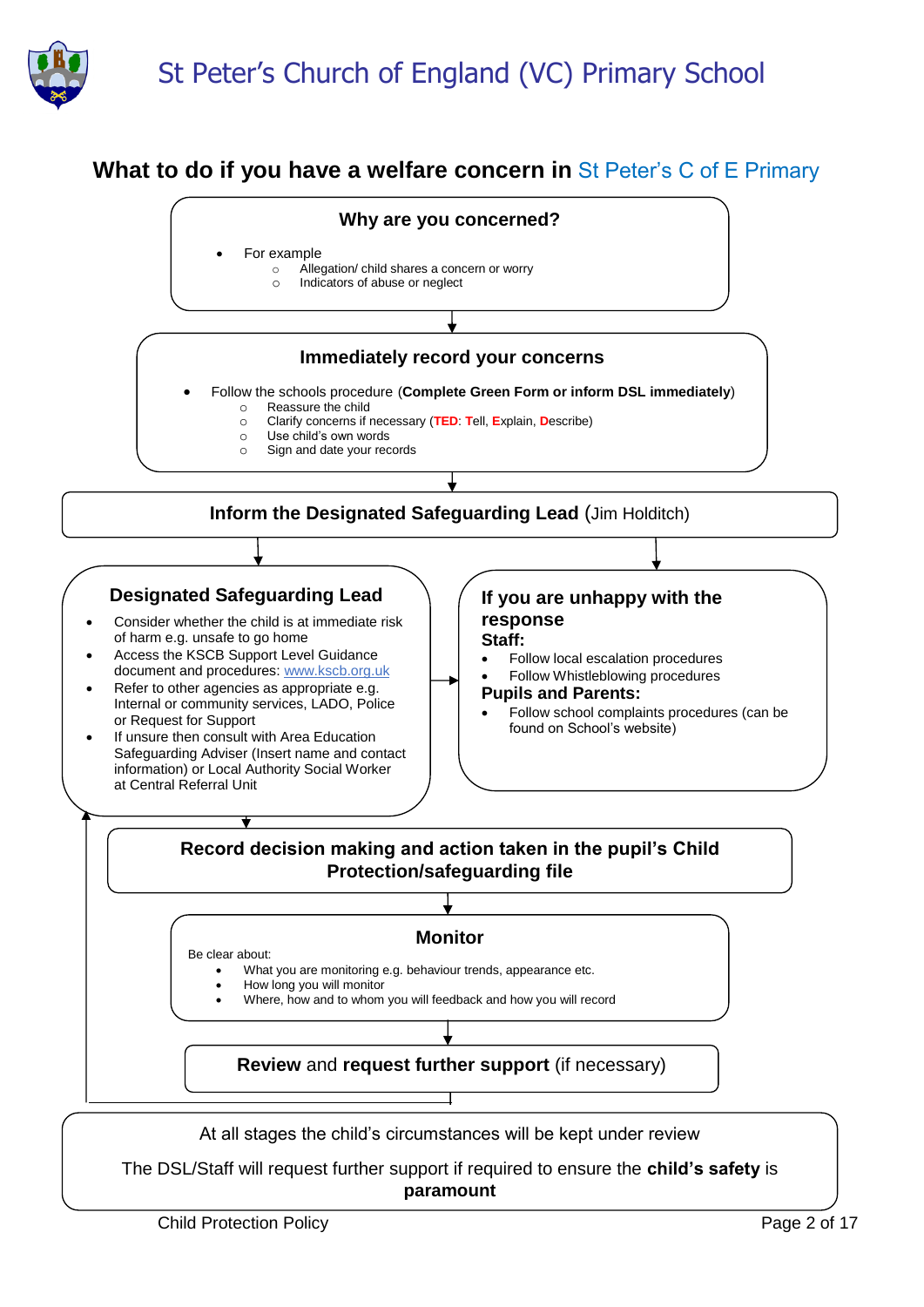

# **1. Introduction and Ethos**

- St Peter's C of E Primary School is a community and all those directly connected (staff, volunteers, governors, parents, families and pupils) have an essential role to play in making it safe and secure. St Peter's C of E Primary School recognise our statutory responsibility to safeguard and promote the welfare of all children.
- St Peter's C of E Primary School recognises the importance of providing an ethos and environment within school that will help children to be safe and feel safe. In our school children are respected and encourage to talk openly.
- Our school core safeguarding principles are:
	- $\circ$  We are an important part of the wider safeguarding system for children.
	- $\circ$  It is our whole school responsibility to safeguard and promote the welfare of children.
	- $\circ$  All children (defined as those up to the age of 18) regardless of age, gender, ability, culture, race, language, religion or sexual identity, have equal rights to protection.
	- $\circ$  All children have a right to be heard and to have their wishes and feelings taken into account.
	- o All our staff understand safe professional practice and adhere to our safeguarding policies.
	- o "Safeguarding is not just about protecting children from deliberate harm. It includes a wide range of issues relating to pupil's welfare, health and safety." (Inspecting safeguarding in early years, education and skills, Ofsted, September 2021).

### **2. Definition of Safeguarding**

- All safeguarding policies will be reviewed on an annual (minimum) basis by the Governing Body which has responsibility for oversight of school safeguarding and child protection systems. The Designated Safeguarding Lead / Head Teacher will ensure regular reporting on safeguarding activity and systems in school to the Governing Body. The Governing Body will not receive details of individual pupil situations or identifying features of families as part of their oversight responsibility.
- There are four main elements to our child protection policy
	- o **Prevention** (e.g. positive, supportive, safe school culture, curriculum and pastoral opportunities for children, safer recruitment procedures);
	- o **Protection** (by following the agreed procedures, ensuring all staff are trained and supported to respond appropriately and sensitively to safeguarding concerns);
	- o **Support** (for all pupils, parents and staff, and where appropriate specific intervention for those who may be at risk of harm);
	- o **Working with parents and other agencies** (to ensure appropriate communications and actions are undertaken).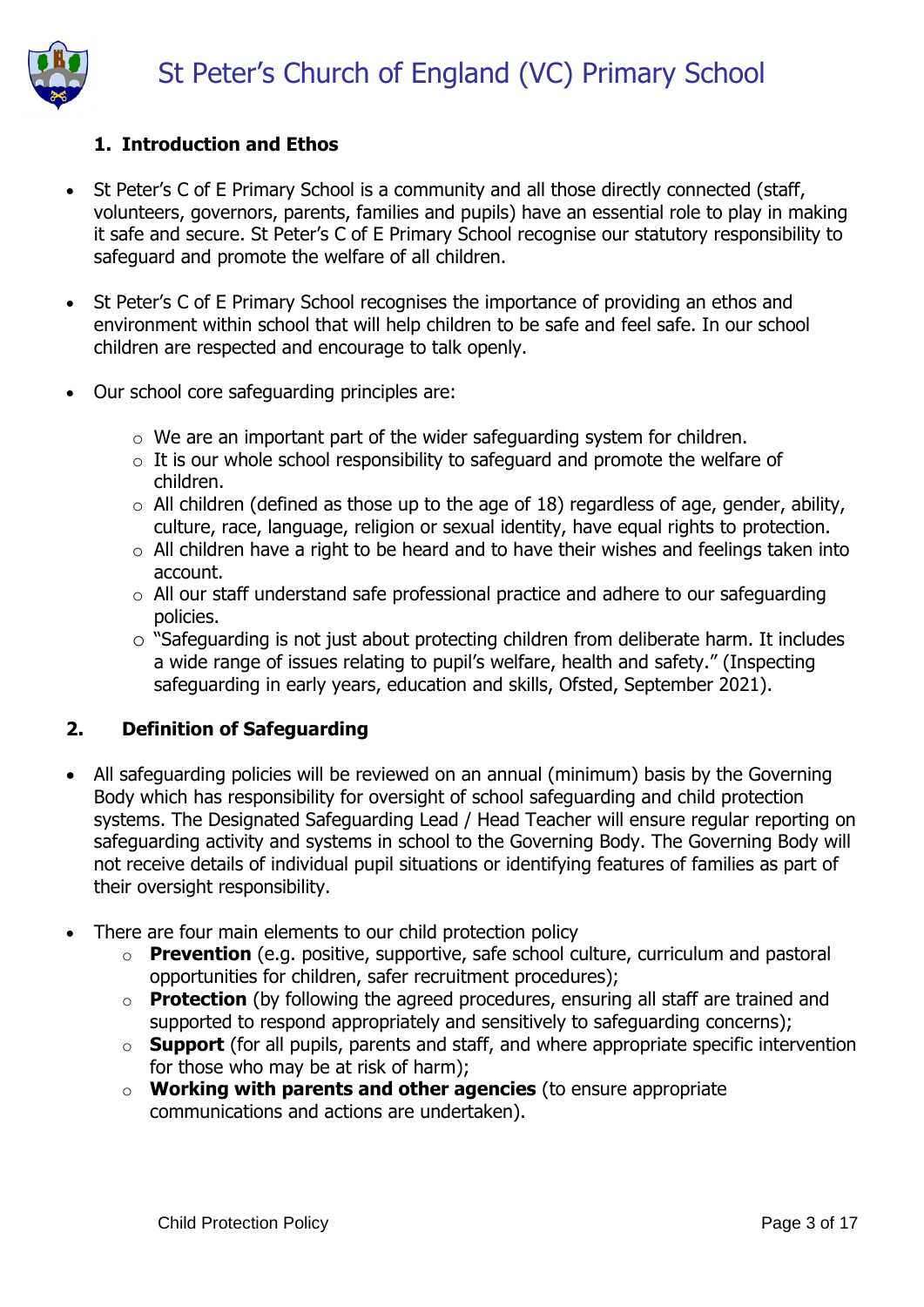

 The procedures contained in this policy apply to all staff (including temporary staff and volunteers) and governors and are consistent with those of Kent Safeguarding Children Board (KSCB).

# **3. Context**

- This policy has been developed in accordance with the principles established by the Children Acts 1989 and 2004 and related guidance. This includes:
	- o DfE guidance Keeping Children Safe in Education Update 2021 (KCSIE)
	- o Working Together to Safeguard Children 2018 (WTSC)
	- o Ofsted guidance 'Inspecting safeguarding in early years, education and skills' (2021)
	- o Framework for the Assessment of Children in Need and their Families (2000)
	- o Kent and Medway Safeguarding Children Procedures (Online)
	- o Early Years and Foundation Stage (EYFS) Framework 2021
- Section 175 of the Education Act 2002 requires school governing bodies, local education authorities and further education institutions to make arrangements to safeguard and promote the welfare of all children who are pupils at a school, or who are students under 18 years of age. Such arrangements will have to have regard to any guidance issued by the Secretary of State.
- The school acknowledges that this policy recognises a range of specific safeguarding issues including (but not limited to):
	- o Bullying (including cyberbullying)
	- o Children Missing Education (CME)
	- o Elective Home Education (EHE)
	- $\circ$  Child missing from home or care
	- $\circ$  Child Sexual Exploitation (CSE)
	- o Domestic Abuse
	- o Drugs and alcohol misuse
	- o Fabricated or induced illness
	- o Faith abuse
	- o Female Genital Mutilation (FGM)
	- o Forced marriage
	- o Gangs and youth violence
	- $\circ$  Gender based abuse and violence against women and girls
	- o Hate
	- o Honour based abuse
	- o Human trafficking and modern slavery
	- o Mental health
	- o Missing children and adults
	- o Online safety
	- o Prevent duty (radicalisation and extremism)
	- o Private fostering
	- o Relationship abuse
	- o Serious violence
	- o Sexual harassment (verbal and/or physical)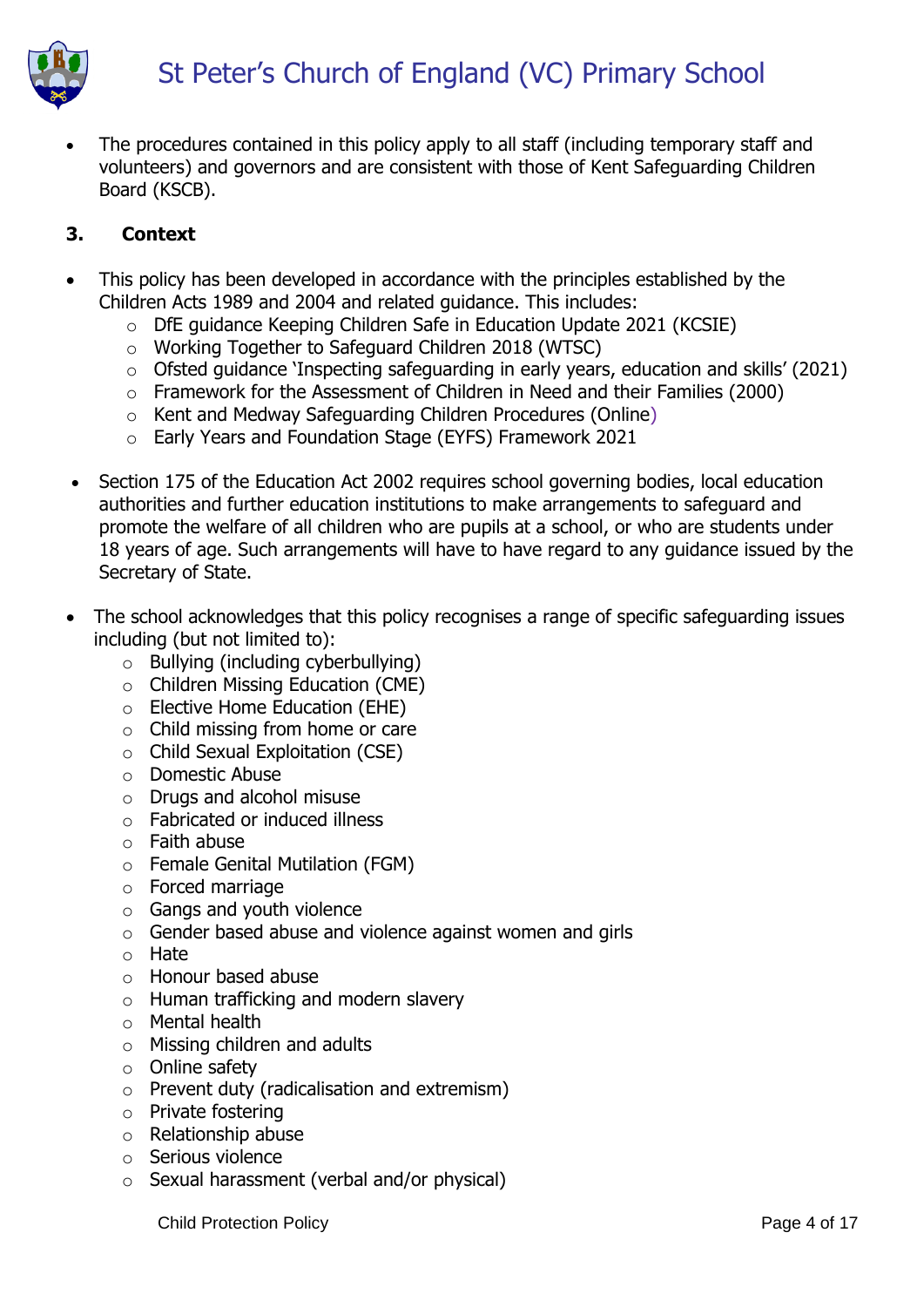

- o Sexual violence
- o Upskirting
- o Youth produced sexual imagery or "Sexting"
- o Incel groups
- o Phishing emails
- o Initiation/hazing

(Also see Annex A within 'Keeping children safe in education' 2021)

### **4. Related Safeguarding Policies**

This policy is one of a series in the school's integrated safeguarding portfolio and should be read in conjunction with the policies as listed below. Some of these policies can be found within the Staff Handbook.

- o Behaviour Management
- o Online Safety and Social Media
- o Anti-Bullying
- o Data Protection and Information Sharing
- o Image Use
- o Relationship Education
- o Health and Safety
- o Attendance
- o Risk Assessments (e.g. school trips, use of technology)
- o First Aid and Accidents
- o Managing Allegations Against Staff
- o Staff Behaviour Policy (including Acceptable Use of Technology)
- o Whistleblowing

### **5. Key Responsibilities**

- The governing body have read and will follow KCSIE 2021.
- The school has a nominated governor for safeguarding. The nominated governor will take the lead role in ensuring that the school has an effective policy which interlinks with other related policies; that locally agreed procedures are in place and being followed; and that the policies are reviewed at least annually and when required.
- The Governing Body, Headteacher and Leadership Team will ensure that the DSL is properly supported in their role.

# **5.1 Designated Safeguarding Lead (DSL)**

• The school has appointed a member of the leadership team (Jim Holditch, Headteacher) as the Designated Safeguarding Lead (DSL). The DSL has the overall responsibility for the day to day oversight of safeguarding and child protection systems in school.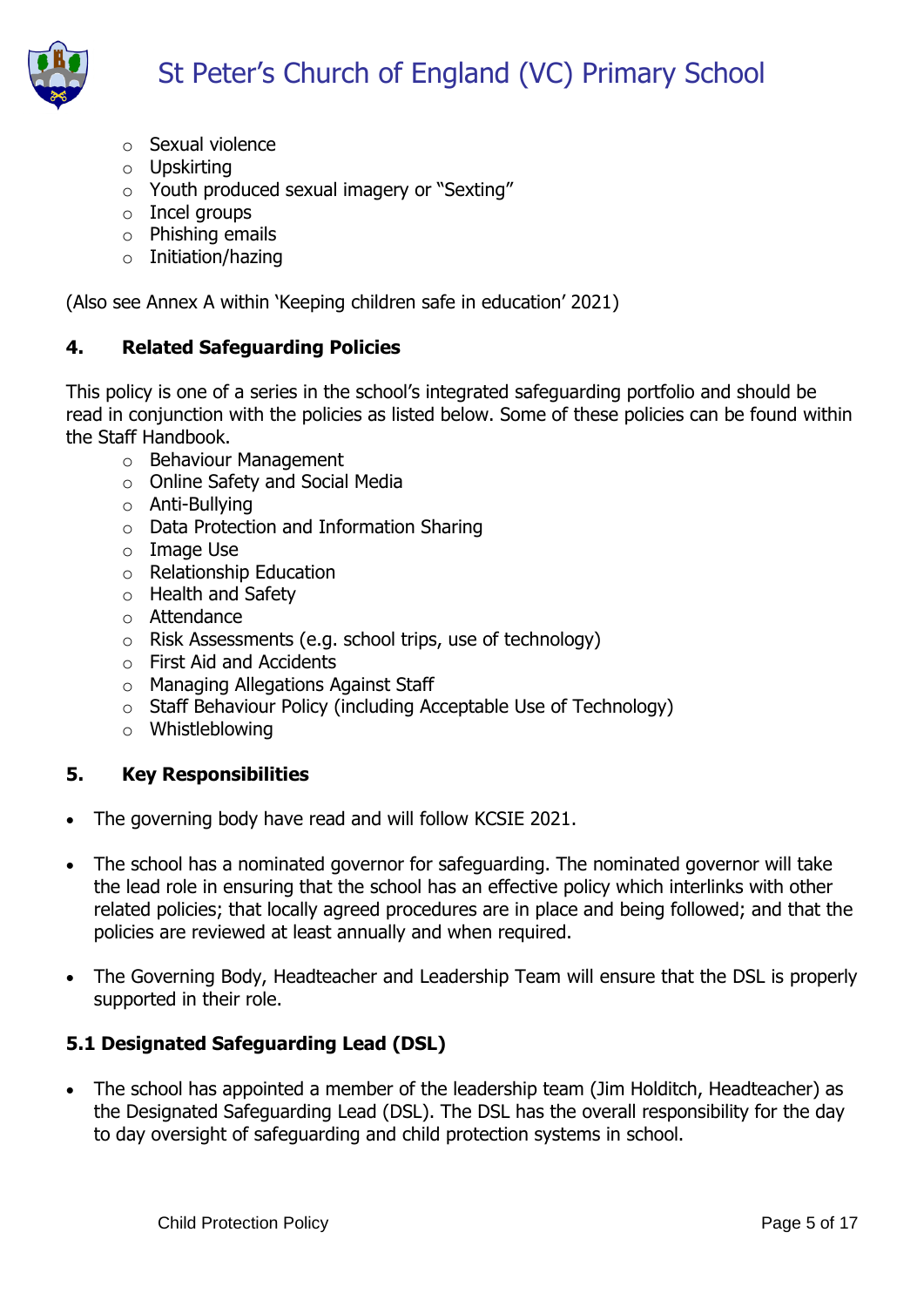

- The DSL will undergo appropriate and specific training to provide them with the knowledge and skills required to carry out their role. The DSL and any deputy DSL's training will be updated formally every two years but their knowledge and skills will be updated through a variety of methods at regular intervals and at least annually.
- Deputy DSLs are trained to the same standard as the DSL. Whilst the activities of the DSL may be delegated to the deputies, the ultimate lead responsibility for safeguarding and child protection remains with the DSL and this responsibility will not be delegated.

# **It is the role of the DSL to:**

- o Act as the central contact point for all staff to discuss any safeguarding concerns
- o Maintain a confidential recording system for safeguarding and child protection concerns
- $\circ$  Coordinate safeguarding action for individual children
	- In the case of Children Looked After the DSL should have the details of the child's social worker and the name of the virtual school head in the authority that looks after the child (with the DSL liaising closely with the designated teacher)
- $\circ$  Liaise with other agencies and professionals in line with WTSC 2018
- o Ensure that locally established referral procedures are followed as necessary
- o Represent, or ensure the school is appropriately represented at multi-agency safeguarding meetings (including Child Protection conferences)
- o Manage and monitor the school's role in any multi-agency plan for a child.
- $\circ$  Be available during term time (during school hours) for staff in the school to discuss any safeguarding concerns
- o Ensure all staff access appropriate safeguarding training and relevant updates in line with the recommendations within KCSIE (2021)

### **5.2 Members of Staff**

### **All members of staff have a responsibility to:**

- To provide a safe environment in which children can learn.
- Be prepared to identify children who may benefit from early help.
- To understand the early help process and their role in it.
- To understand your schools safeguarding policies and systems.
- To undertake regular and appropriate training which is regularly updated.
- Be aware of the process of making referrals to children's social care and statutory assessment under the Children Act 1989.
- Know what to do if a child tells them that he or she is being abused or neglected.
- Know how to maintain an appropriate level of confidentiality.
- Be aware of the indicators of abuse and neglect so that they are able to identify cases of children who may be in need of help or protection.

### **5.3 Children and Young People**

### **Children and young people (pupils) have a right to:**

- $\circ$  Contribute to the development of school safeguarding policies
- o Receive help from a trusted adult.

Child Protection Policy **Page 6 of 17**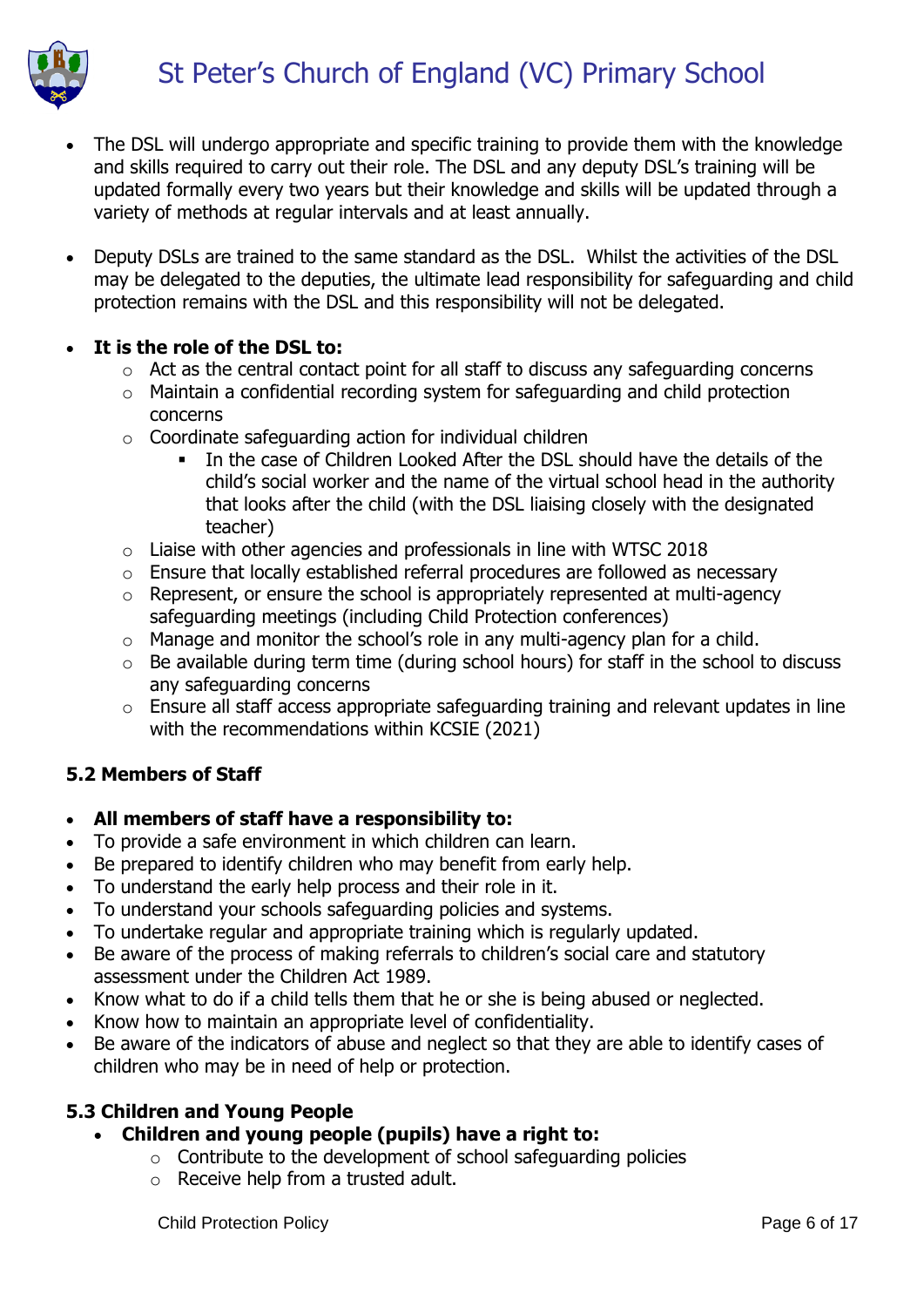

o Learn how to keep themselves safe, including online

# **5.4 Parents and Carers**

#### **Parents/carers have a responsibility to:**

- o Understand and adhere the relevant school/policies and procedures.
- o Talk to their children about safeguarding issues with their children & support the school in their safeguarding approaches.
- $\circ$  Identify behaviours which could indicate that their child is at risk of harm including online and seek help and support from the school, or other agencies.

Parents can obtain a copy of the school Child Protection Policy and other related policies on request and can view them via the school website (http://stpetersaylesford.kent.sch.uk/).

### **6. Recognition and Types of Abuse and Neglect**

- All staff in school should be aware of the definitions and indicators of abuse and neglect. There are four categories of abuse:
	- o Physical abuse
	- o Sexual abuse
	- o Emotional abuse
	- o Neglect
- Members of staff are aware that child welfare concerns may arise in many different contexts and can vary greatly in terms of their nature and seriousness.
- The warning signs and symptoms of child abuse and neglect can vary from child to child. Children also develop and mature at different rates, so what appears to be worrying behaviour for a younger child might be normal for an older child.
- Parental behaviours' may also indicate child abuse or neglect, so staff should also be alert to parent-child interactions or concerning parental behaviours; this could include parents who are under the influence of drugs or alcohol or if there is a sudden change in their mental health.
- By understanding the warning signs, we can respond to problems as early as possible and provide the right support and services for the child and their family. It is important to recognise that a warning sign doesn't automatically mean a child is being abused.

### **7. Safeguarding and Child Protection Procedures**

- St Peter's C of E Primary School adheres to the KSCB Safeguarding Children Procedures. The full KSCB procedures and additional guidance relating to specific safeguarding issues can be found on the KSCB website [www.kscb.org.uk](http://www.kscb.org.uk/)
- All members of staff are expected to be aware of and follow this approach: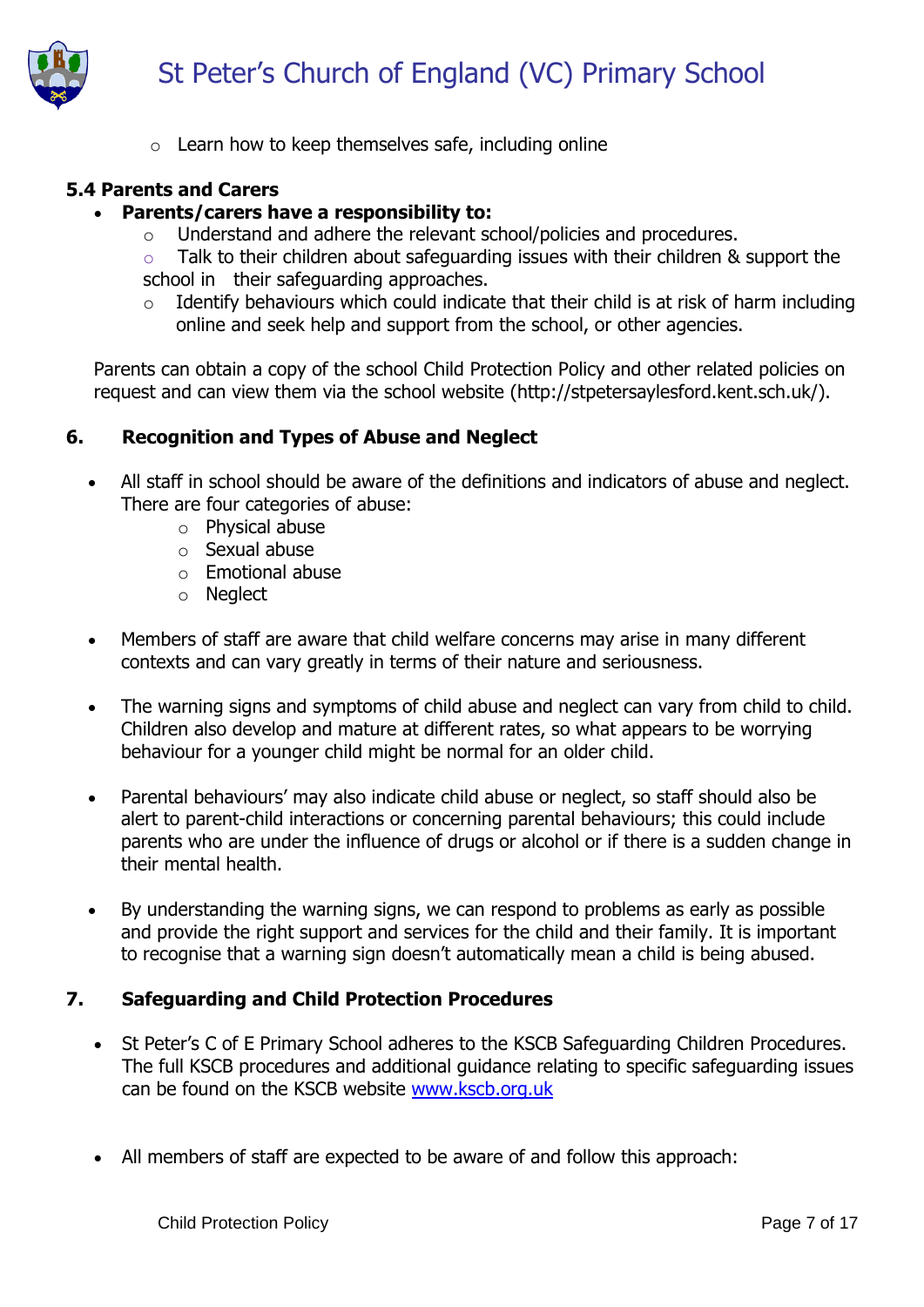



- It may not always be appropriate to go through all four stages sequentially and if a child is in immediate danger or is at risk of harm, a request for support should be made immediately to Children's Social Work Services and/or the police.
- **The role of the school in situations where there are child protection concerns is NOT to investigate but to recognise and refer.**
- The DSL may seek advice or guidance from Area Education Safeguarding Adviser from the Education Safeguarding Team before making a decision regarding next steps. They may also seek advice or guidance from a social worker at the Front Door service.
- All members of staff are made aware of the internal and local early help support services. Where a child is being offered or receiving early help support, staff will be supported to understand their role in any early help assessment or intervention. This includes identifying emerging problems, liaising with other professionals, and in some cases acting as the lead practitioner.
- The DSL will keep all early help cases under constant review and consideration will be given to a request for support to the Front Door if the situation does not appear to be improving or is getting worse.
- All staff are aware of the process for making request for support referrals for statutory assessments under the Children Act 1989, along with the role they might be expected to play in such assessments.
- **In all but the most exceptional circumstances, parents /carers will be made aware of the concerns for their child at the earliest possible stage.** In the event of a request for support to the Front Door being necessary, parents/carers will be informed and consent to this will be sought in line with guidance provided by KSCB, unless there is a valid reason not to do so, for example if to do so would put a child at risk of harm to would undermine a criminal investigation.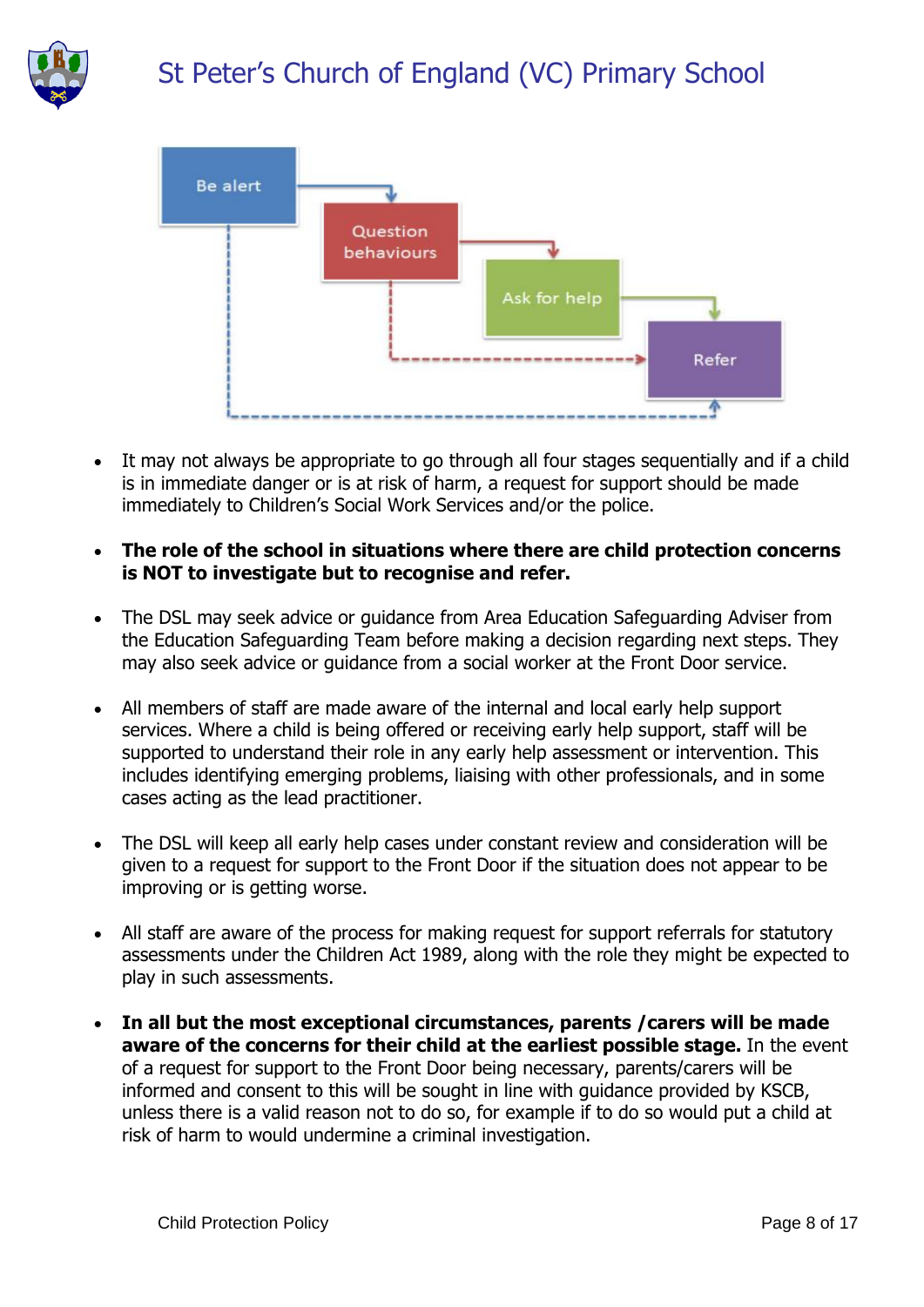- In the absence of the availability of the DSL to discuss an immediate and urgent concern, staff can seek advice from the Deputy DSL. They may also seek advice from the Education Safeguarding Team or via consultation from a Local Authority social worker at the Front Door. If anyone other than the DSL makes a referral to external services, then they will inform the DSL as soon as possible.
- On occasion, staff may pass information about a child to the DSL but remain anxious about action subsequently taken. Staff should feel able to check the progress of a case with the DSL so that they can reassure themselves the child is safe and their welfare is being considered. If following this process, the staff member remains concerned it is the responsibility of that staff member to follow the school's escalation process.
- If a child's situation does not appear to be improving, then the DSL (or the person that made the request for support) will consider re-referral. Professional disagreements (escalation) will be responded to in line with the KSCB procedures and DSLs may request support via the Education Safeguarding Team.

#### **8. Record Keeping**

- Staff will record any welfare concern that they have about a child on the school's safeguarding incident/concern form (with a body map if injuries have been observed) and pass them without delay to the DSL. Records will be completed as soon as possible after the incident/event, using the child's words and will be signed and dated by the member of staff.
- All safeguarding concerns, discussions and decisions (and justifications for those decisions) will be recorded in writing. If members of staff are in any doubt about recording requirements, they should discuss their concerns with DSL.

### **Incident/Welfare concern forms (the Green Forms) are kept in the School Office.**

- Safeguarding records are kept for individual children and are maintained separately from all other records relating to the child in the school. Safeguarding records are kept in accordance with data protection legislation and are retained centrally and securely by the DSL. Safeguarding records are shared with staff on a 'need to know' basis only.
- All safeguarding records will be transferred in accordance with data protection legislation to the child's subsequent school/setting, under confidential and separate cover. These will be given to the new DSL and a receipt of delivery will be obtained.
- Detailed guidance on Record Keeping is found in a separate document "Guidelines for Safeguarding Record Keeping in Schools".
- The Headteacher will be kept informed of any significant issues by the DSL.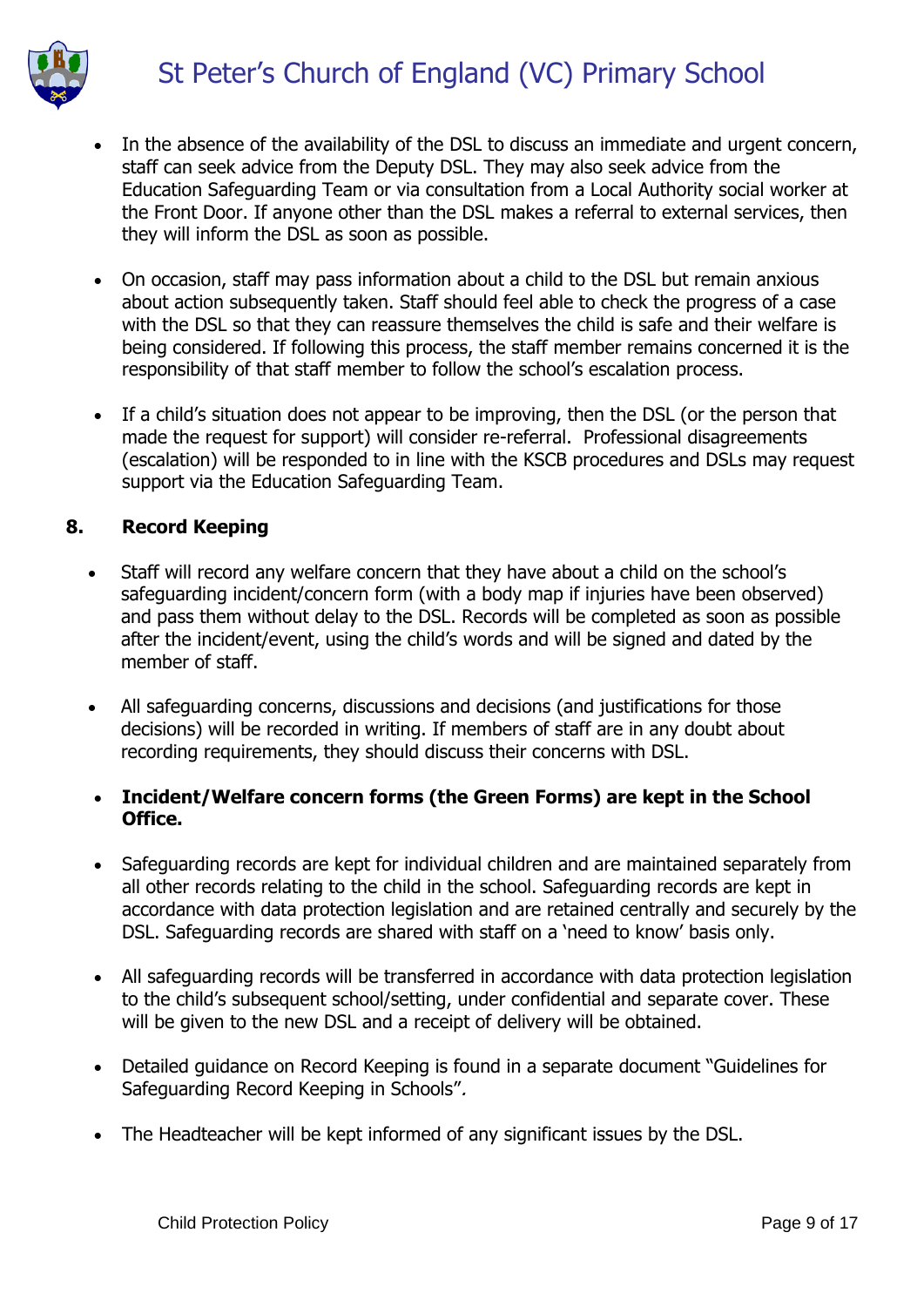

# **9. Multi-agency Working**

• St Peter's C of E Primary School recognises and is committed to its responsibility to work with other professionals and agencies in line with statutory guidance (WTSC 2018)

Schools are not the investigating agency when there are child protection concerns. We will however contribute to the investigation and assessment processes as required. St Peter's C of E Primary School recognises the importance of multi-agency working and will support attendance at relevant safeguarding meetings, including Child Protection Conferences, Core Groups, Strategy Meetings, Child in Need meetings or other early help multi-agency meetings.

• The School Leadership Team and DSL will work to establish strong and co-operative relationships with relevant professionals in other agencies and with the three safeguarding partners.

### **10. Confidentiality and Information Sharing**

- St Peter's C of E Primary School recognises that all matters relating to child protection are confidential. The Headteacher or DSL will only disclose information about a pupil to other members of staff on a 'need to know' basis.
- All members of staff must be aware that whilst they have duties to keep any information confidential, they also have a professional responsibility to share information with other agencies to safeguard children.
- All staff must be aware that they cannot promise a child to keep secrets which might compromise the child's safety or wellbeing.
- DfE Guidance on Information Sharing (July 2018) provides further detail. Paper copies of this document are kept in the school office and staff room, and an electronic copy is kept in the Safeguarding file on the K Drive of the school network.

### **11. Complaints**

- The school has a **Complaints Procedure** available to parents, pupils and members of staff and visitors who wish to report concerns. This can be found **on the school website and in the School Office.**
- All reported concerns will be taken seriously and considered within the relevant and appropriate process. Anything that constitutes an allegation against a member of staff or volunteer will be dealt with under the specific **Procedures for Managing Allegations against Staff policy.** This can be found **on the school website and in the School Office.**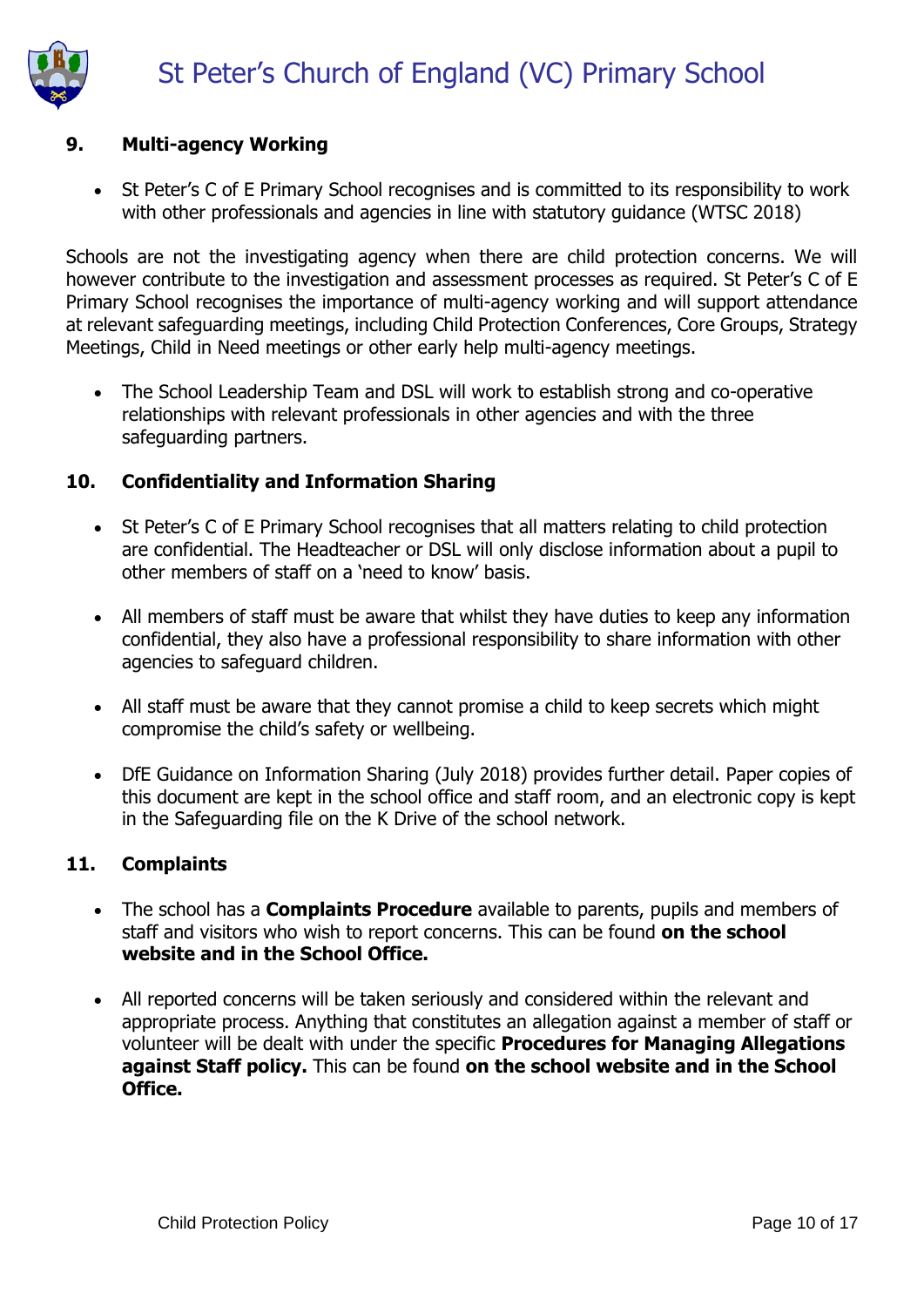

### **12. Staff Induction, Awareness and Training**

- All members of staff have been provided with a copy of Part One of "Keeping Children" Safe in Education" (2021) which covers Safeguarding information for all staff. School leaders will read the entire document. School leaders and all members of staff who work directly with children will access Annex A within Keeping Children Safe in Education 2021. Members of staff have signed to confirm that they have read and understood Part One and Annex A. This is listed on the SCR and a paper copy of the signing sheet is in the school office.
- The DSL will ensure that all new staff and volunteers (including temporary staff) are aware of the school's internal safeguarding processes.
- All staff members (including temporary staff) will receive training to ensure they are aware of a range of safeguarding issues.
- All staff members (including temporary staff) will receive regular safeguarding and child protection updates, at least annually.
- All staff members (including temporary staff) will be made aware of the schools expectations regarding safe and professional practice via the staff behaviour policy (or code of conduct) and Acceptable Use Policy.
- The DSL and Head Teacher will provide an annual report to the Governing Body detailing safeguarding training undertaken by all staff and will maintain up to date register of who has been trained.
- Although the school has a nominated lead for the governing body (Sarah Kubitschek), all members of the governing body will access appropriate safeguarding training which covers their specific strategic responsibilities on a regular basis.

#### **13. Safe Working Practice**

- All members of staff are required to work within clear guidelines on Safe Working Practice / the school's Code of Conduct.
- Staff should be aware of the school's **Behaviour Management and Physical Intervention Policies**, and any physical interventions must be in line with agreed policy and procedures.
- Staff should be particularly aware of the professional risks associated with the use of social media and electronic communication (email, mobile phones, texting, social network sites etc.) and should adhere to the school's online safety and Acceptable Use policies.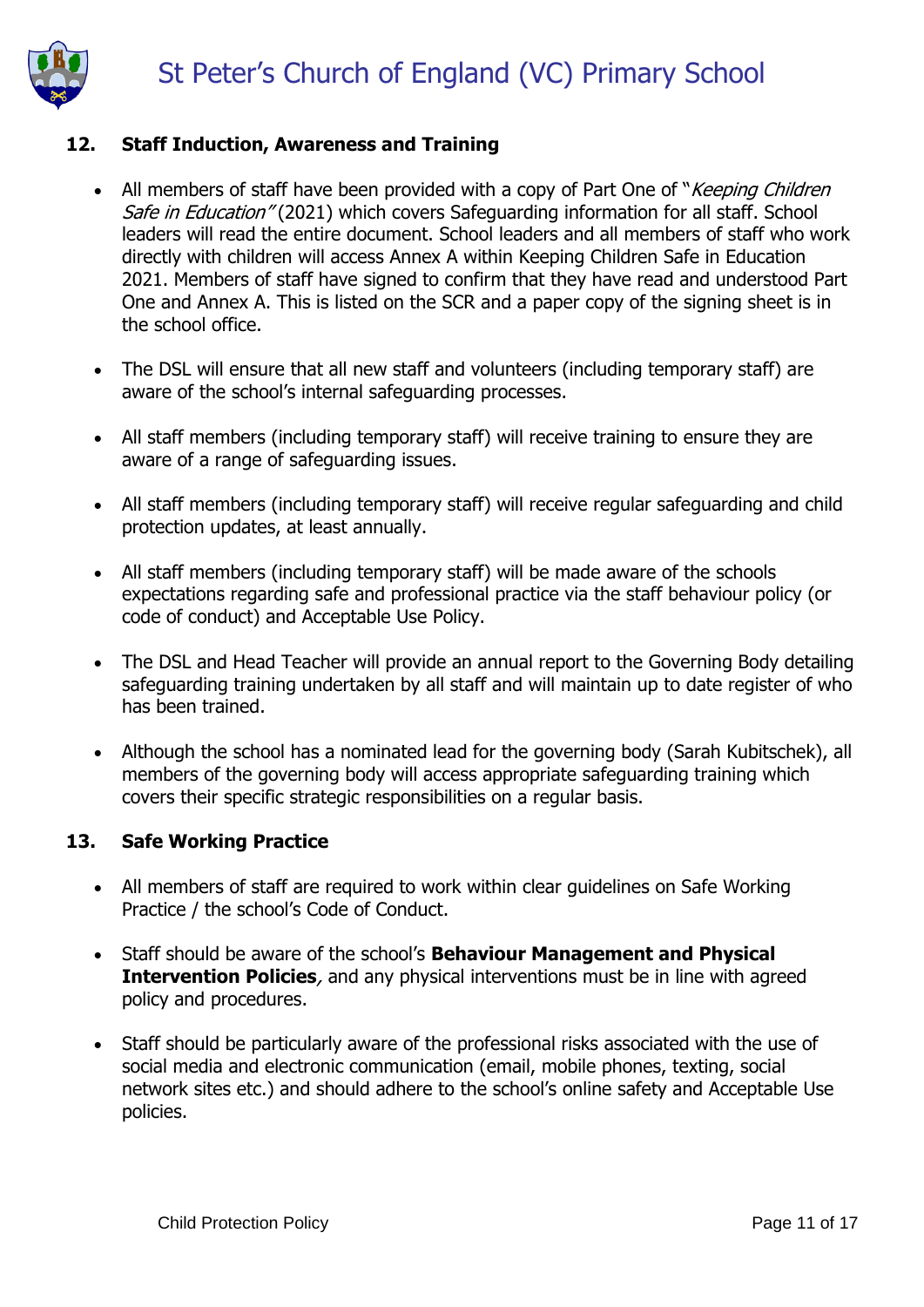# **14. Staff Supervision and Support**

- Any member of staff affected by issues arising from concerns for children's welfare or safety can seek support from the DSL.
- The induction process will include familiarisation with child protection responsibilities and procedures to be followed if members of staff have any concerns about a child's safety or welfare.
- The school will provide appropriate supervision and support for all members of staff to ensure that:
	- $\circ$  All staff are competent to carry out their responsibilities for safeguarding and promoting the welfare of children
	- $\circ$  All staff will be supported by the DSL in their safeguarding role.
	- $\circ$  All members of staff have regular reviews of their own practice to ensure they improve over time.

The DSL will also put staff in touch with outside agencies for professional support if they so wish. Staff can also approach organisations such as their Union, the Education Support Partnership or other similar organisations directly.

• The school will ensure that members of staff who are working within the foundation stage are provided with appropriate supervision in accordance with the statutory requirements of Early Years Foundation Stage (EYFS) 2021.

### **15. Safer Recruitment**

- St Peter's C of E Primary School is committed to ensure that develop a safe culture and that all steps are taken to recruit staff and volunteers who are safe to work with our pupils and staff.
- The Governing Body and Leadership Team are responsible for ensuring that the school follows safe recruitment processes outlined within guidance.

St Peter's C of E Primary School is responsible for ensuring that the school maintains an accurate Single Central Record (SCR) in line with statutory guidance.

- The Governing Body will ensure that there is at least one of the persons who conducts an interview has completed safer recruitment training.
- We are also committed to supporting the statutory guidance from the Department for Education on the application of the Childcare (Disqualification) Regulations 2009 and related obligations under the Childcare Act 2006 in schools.
- We advise all staff to disclose any reason that may affect their suitability to work with children including convictions, cautions, court orders, cautions, reprimands and warnings.

### **16. Allegations Against Members of Staff and Volunteers**

Child Protection Policy **Page 12 of 17**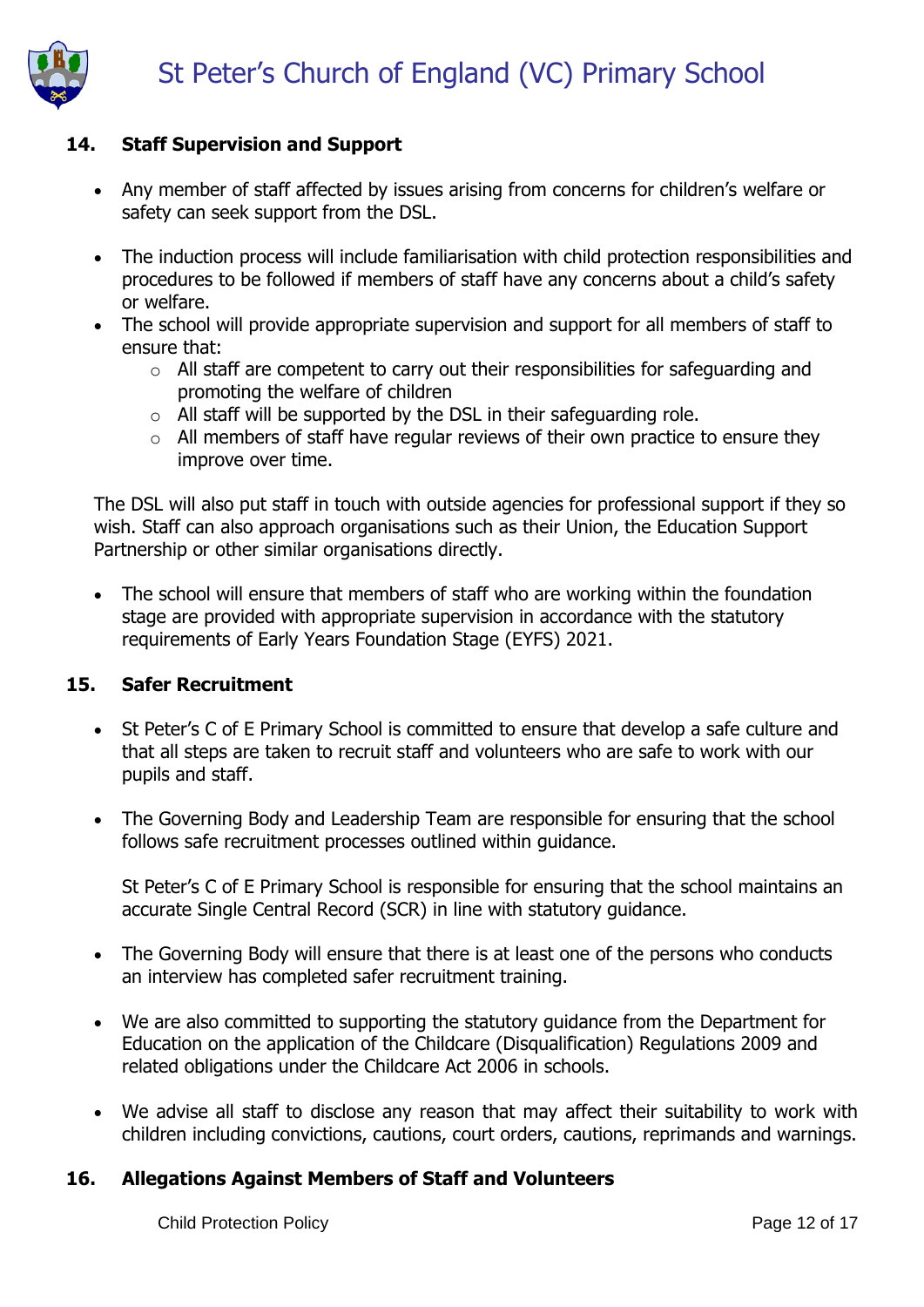

- St Peter's C of E Primary School recognises that it is possible for staff and volunteers to behave in a way that might cause harm to children and takes seriously any allegation received. Such allegations should be referred immediately to the Head Teacher or deputy in their absence who will first contact the Local Authority Designated Officer (LADO) to agree further action to be taken in respect of the child and staff member. In the event of allegations of abuse being made against the headteacher then staff are advised that allegations should be reported to the Chair of Governors who will contact the LADO in the first instance.
- All staff and volunteers should feel able to raise concerns about poor or unsafe practice and such concerns will always be taken seriously by the senior leadership team.
- All members of staff are made aware of the school's Whistleblowing procedure (copies can be found in the office, on the website or on the School Shared Drive. Alternatively, please approach a member of the governing body) and that it is a disciplinary offence not to report concerns about the conduct of a colleague that could place a child at risk. Staff can also access the NSPCC whistleblowing helpline if they do not feel able to raise concerns regarding child protection failures internally. Staff can call: 0800 028 0285 (8:00 AM to 8:00 PM Monday to Friday) or email: [help@nspcc.org.uk](mailto:help@nspcc.org.uk)
- St Peter's C of E Primary School has a legal duty to refer to the Disclosure and Barring Service (DBS) anyone who has harmed, or poses a risk of harm, to a child, or if there is reason to believe the member of staff has committed one of a number of listed offences, and who has been removed from working (paid or unpaid) in regulated activity, or would have been removed had they not left. The DBS will consider whether to bar the person. If these circumstances arise in relation to a member of staff at our school, a referral will be made as soon as possible after the resignation or removal of the individual in accordance with advice from the LADO and/or Schools Personnel Service.

### **When in doubt – consult**

### **17. Safeguarding Children with Special Educational Needs and Disabilities**

- St Peter's C of E Primary School acknowledges that children with special educational needs (SEN) and disabilities can face additional safeguarding challenges as they may have an impaired capacity to resist or avoid abuse.
- St Peter's C of E Primary School will ensure that children with SEN and disabilities, specifically those with communication difficulties will be supported to ensure that their voice is heard and acted upon.
- Members of staff are encouraged to be aware that children with SEN and disabilities can be disproportionally impacted by safeguarding concerns such as bullying. All members of staff will be encouraged to appropriately explore possible indicators of abuse such as behaviour/mood change or injuries and not to assume that they are related to the child's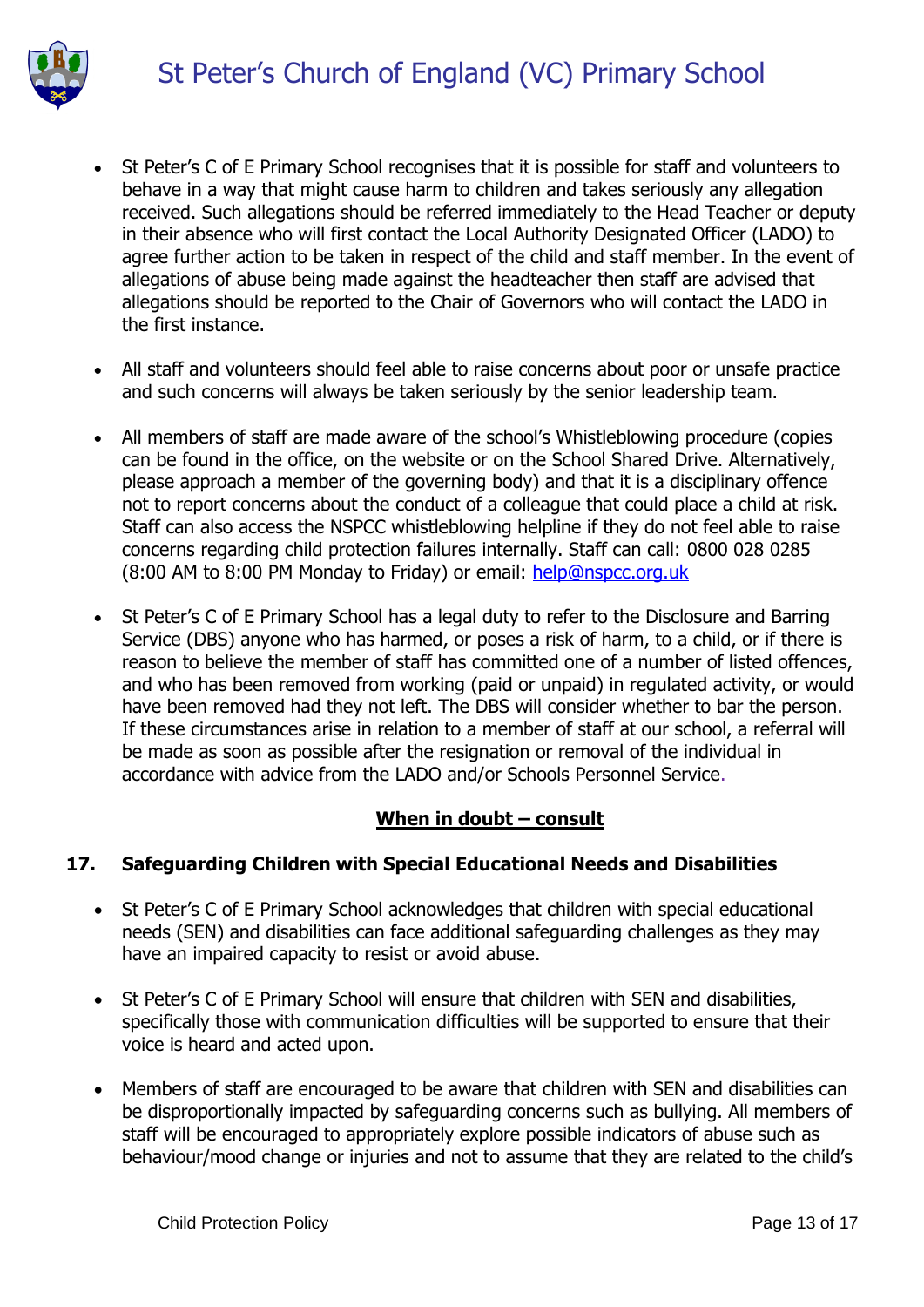

disability and be aware that children with SEN and disabilities may not always outwardly display indicators of abuse.

#### **18. Online Safety**

- It is recognised by St Peter's C of E Primary School that the use of technology presents challenges and risks to children and adults both inside and outside of school.
- The DSL has overall responsibility for online safeguarding within the school.
- St Peter's C of E Primary School identifies that the issues can be broadly categorised into three areas of risk:
	- o **content:** being exposed to illegal, inappropriate or harmful material
	- o **contact:** being subjected to harmful online interaction with other users
	- o **conduct:** personal online behaviour that increases the likelihood of, or causes, harm.
- The DSL and leadership team have read annex C regarding Online Safety within 'Keeping Children Safe in Education' 2021.
- St Peter's C of E Primary School recognises the specific risks that can be posed by mobile phones and cameras and in accordance with KCSIE 2021 and EYFS 2021 has appropriate policies in place that are shared and understood by all members of the school community. Further information reading the specific approaches relating to this can be found in the schools **Online Safety Policy**, **Acceptable Use Policy** and **Image Use Policy** which can be found **on the website and in the School Office.**
- St Peter's C of E Primary School will ensure that appropriate filtering and monitoring systems are in place when pupils and staff access school systems and internet provision.
- St Peter's C of E Primary School acknowledges that whilst filtering and monitoring is an important part of schools' online safety responsibilities, it is only one part of our approach to online safety. Pupils and adults may have access to systems external to the school control such as mobile phones and other internet enabled devices and technology and where concerns are identified appropriate action will be taken.
- St Peter's C of E Primary School will ensure a comprehensive whole school curriculum response is in place to enable all pupils to learn about and manage online risks effectively and will support parents and the wider school community (including all members of staff) to become aware and alert to the need to keep children safe online.

#### **19. Curriculum and Staying Safe**

 We recognise that schools play an essential role in helping children to understand and identify the parameters of what is appropriate child and adult behaviour; what is 'safe'; to recognise when they and others close to them are not safe; and how to seek advice and support when they are concerned.

Child Protection Policy **Page 14 of 17** Child Protection Policy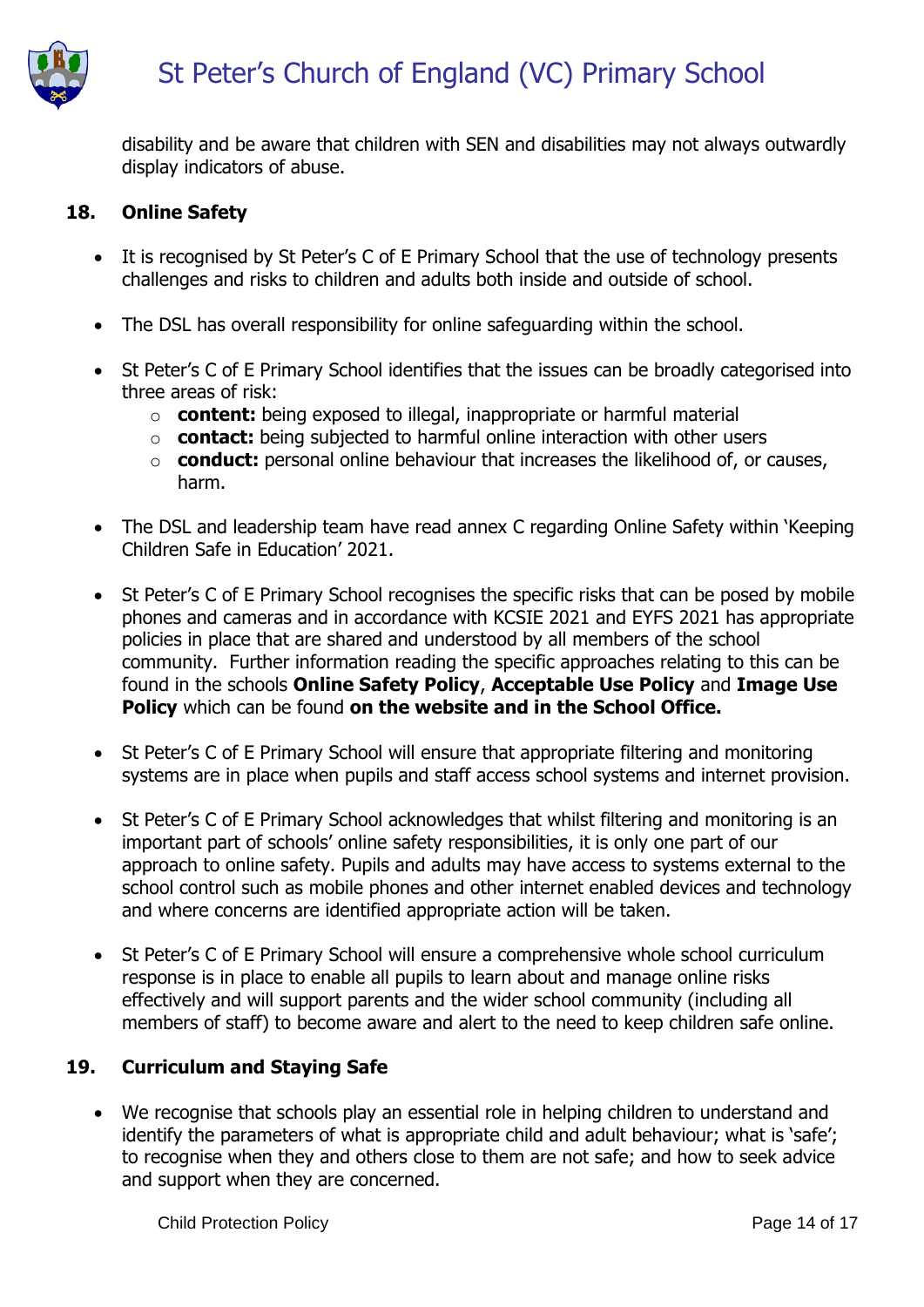

- Our curriculum provides opportunities for increasing self-awareness, self-esteem, social and emotional understanding, assertiveness and decision making so that students have a range of contacts and strategies to ensure their own protection and that of others. Online safety is integrated into the curriculum.
- Our school systems support children to talk to a range of staff. Children will be listened to and heard and their concerns will be taken seriously and acted upon as appropriate.

### **20. The Use of School Premises by Other Organisations**

- Where services or activities are provided separately by another body using the school premises, the Head Teacher and Governing Body will seek written assurance that the organisation concerned has appropriate policies and procedures in place with regard to safeguarding children and child protection and that relevant safeguarding checks have been made in respect of staff and volunteers.
- If this assurance is not achieved then an application to use premises will be refused.

# **21. Security**

- All members of staff have a responsibility for maintaining awareness of buildings and grounds security and for reporting concerns that may come to light.
- Appropriate checks will be undertaken in respect of visitors and volunteers coming into school as outlined within guidance. Visitors will be expected to sign in and out via the office visitors log and to display a visitors badge whilst on school site. Any individual who is not known or identifiable should be challenged for clarification and reassurance.
- The school will not accept the behaviour of any individual (parent or other) that threatens school security or leads others (child or adult) to feel unsafe. Such behaviour will be treated as a serious concern and may result in a decision to refuse access for that individual to the school site.

### **22. Monitoring and Review**

- All school staff (including temporary staff and volunteers) will have access to a copy of this policy. The policy will also be available to parents/carers.
- The policy forms part of our school development plan and will be reviewed annually.

# **23. Local Support**

- All members of staff in St Peter's C of E Primary School are made aware of local support available
	- o **Contact details for Area Safeguarding Adviser (Education Safeguarding Team)**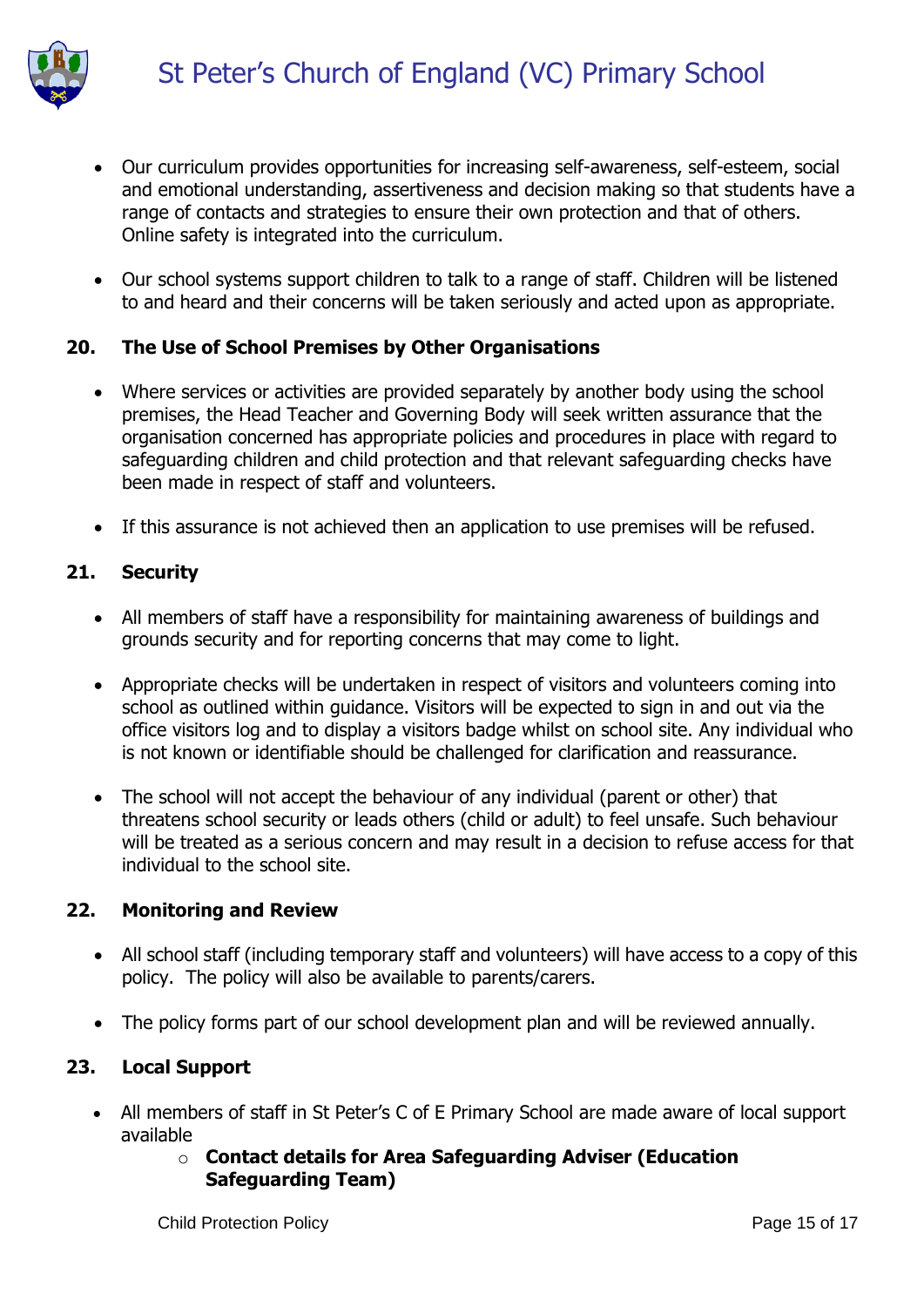

All members of staff in St Peter's Church of England Primary School Aylesford are made aware of local support available

[www.kelsi.org.uk/support-for-children-and-young-people/child-protection-and](http://www.kelsi.org.uk/support-for-children-and-young-people/child-protection-and-safeguarding/safeguarding-contacts)[safeguarding/safeguarding-contacts](http://www.kelsi.org.uk/support-for-children-and-young-people/child-protection-and-safeguarding/safeguarding-contacts)

# o **Contact details for Online Safety in the Education Safeguarding Team**

- Rebecca Avery, Education Safeguarding Adviser (Online Protection):
- **Ashley Assiter, e-Safety Development Officer**
- 03000 415797
- **Example:** [esafetyofficer@kent.gov.uk](mailto:esafetyofficer@kent.gov.uk) (non-urgent issues only)

#### o **Contact details for the LADO**

- **Telephone: 03000 410888**
- **Email: [kentchildrenslado@kent.gov.uk](mailto:kentchildrenslado@kent.gov.uk)**

#### o **Childrens Social Work Services**

- Central Duty Team: 03000 411111
- Out of Hours Number: 03000 419191

#### o **Kent Police**

■ 101 (or 999 if there is an immediate risk of harm)

# o **Kent Safeguarding Children Board (KSCB)**

- **[kscb@kent.gov.uk](mailto:kscb@kent.gov.uk)**
- $-03000421126$

### **24. National Support**

#### **Support for staff**

- Education Support Partnership: [www.educationsupportpartnership.org.uk](http://www.educationsupportpartnership.org.uk/)
- Professional Online Safety Helpline: [www.saferinternet.org.uk/helpline](http://www.saferinternet.org.uk/helpline)

#### **Support for Pupils**

- NSPCC: [www.nspcc.org.uk](http://www.nspcc.org.uk/)
- ChildLine: [www.childline.org.uk](http://www.childline.org.uk/)
- Papyrus: [www.papyrus-uk.org](http://www.papyrus-uk.org/)
- Young Minds: [www.youngminds.org.uk](http://www.youngminds.org.uk/)
- The Mix: [www.themix.org.uk](http://www.themix.org.uk/)

### **Support for adults**

- Family Lives: [www.familylives.org.uk](http://www.familylives.org.uk/)
- Crime Stoppers: [www.crimestoppers-uk.org](http://www.crimestoppers-uk.org/)
- Victim Support: [www.victimsupport.org.uk](http://www.victimsupport.org.uk/)
- Kidscape: [www.kidscape.org.uk](http://www.kidscape.org.uk/)
- The Samaritans: [www.samaritans.org](http://www.samaritans.org/)
- Mind: [www.mind.org.uk](http://www.mind.org.uk/)